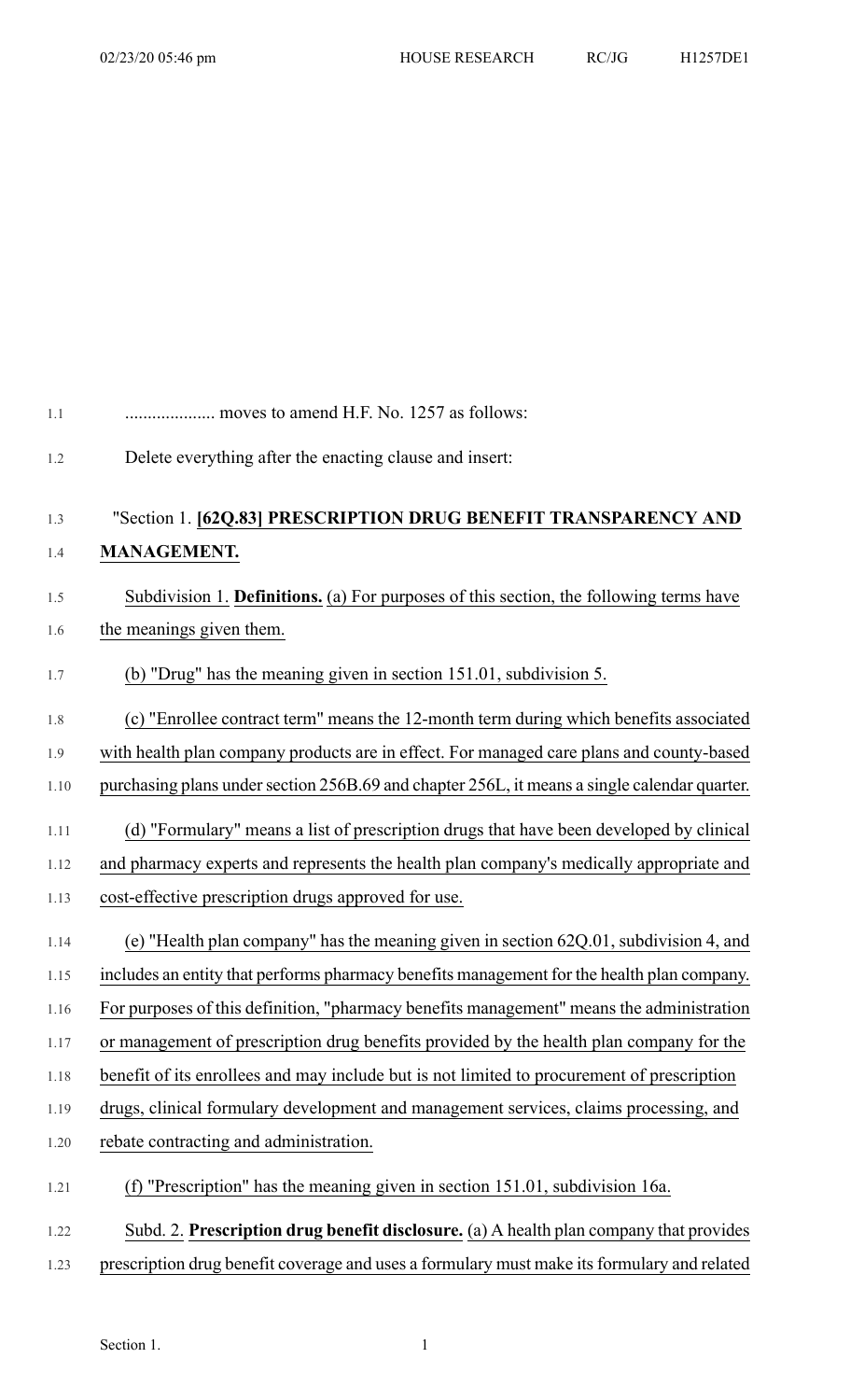| 2.1  | benefit information available by electronic means and, upon request, in writing, at least 30   |
|------|------------------------------------------------------------------------------------------------|
| 2.2  | days prior to annual renewal dates.                                                            |
| 2.3  | (b) Formularies must be organized and disclosed consistent with the most recent version        |
| 2.4  | of the United States Pharmacopeia's (USP) Model Guidelines.                                    |
| 2.5  | (c) For each item or category of items on the formulary, the specific enrollee benefit         |
| 2.6  | terms must be identified, including enrollee cost-sharing and expected out-of-pocket costs.    |
| 2.7  | Subd. 3. Formulary changes. (a) Once a formulary has been established, a health plan           |
| 2.8  | company may, at any time during the enrollee's contract term:                                  |
| 2.9  | (1) expand its formulary by adding drugs to the formulary;                                     |
| 2.10 | (2) reduce co-payments or coinsurance; or                                                      |
| 2.11 | (3) move a drug to a benefit category that reduces an enrollee's cost.                         |
| 2.12 | (b) A health plan company may remove a brand name drug from its formulary or place             |
| 2.13 | a brand name drug in a benefit category that increases an enrollee's cost only upon the        |
| 2.14 | addition to the formulary of a generic or multisource brand name drug rated as therapeutically |
| 2.15 | equivalent according to the FDA Orange Book or a biologic drug rated as interchangeable        |
| 2.16 | according to the FDA Purple Book at a lower cost to the enrollee, and upon at least a 60-day   |
|      |                                                                                                |
| 2.17 | notice to prescribers, pharmacists, and affected enrollees.                                    |
| 2.18 | (c) A health plan company may change utilization review requirements or move drugs             |
| 2.19 | to a benefit category that increases an enrollee's cost during the enrollee's contract term    |
| 2.20 | upon at least a 60-day notice to prescribers, pharmacists, and affected enrollees, provided    |
| 2.21 | that these changes do not apply to enrollees who are currently taking the drugs affected by    |
| 2.22 | these changes for the duration of the enrollee's contract term.                                |
| 2.23 | (d) A health plan company may remove any drugs from its formulary that have been               |
| 2.24 | deemed unsafe by the Food and Drug Administration, that have been withdrawn by either          |
| 2.25 | the Food and Drug Administration or the product manufacturer, or when an independent           |
| 2.26 | source of research, clinical guidelines, or evidence-based standards has issued drug-specific  |
| 2.27 | warnings or recommended changes in drug usage.                                                 |
| 2.28 | Sec. 2. Minnesota Statutes 2018, section 256B.69, subdivision 6, is amended to read:           |
| 2.29 | Subd. 6. Service delivery. (a) Each demonstration provider shall be responsible for the        |
| 2.30 | health care coordination for eligible individuals. Demonstration providers:                    |
| 2.31 | (1) shall authorize and arrange for the provision of all needed health services including      |